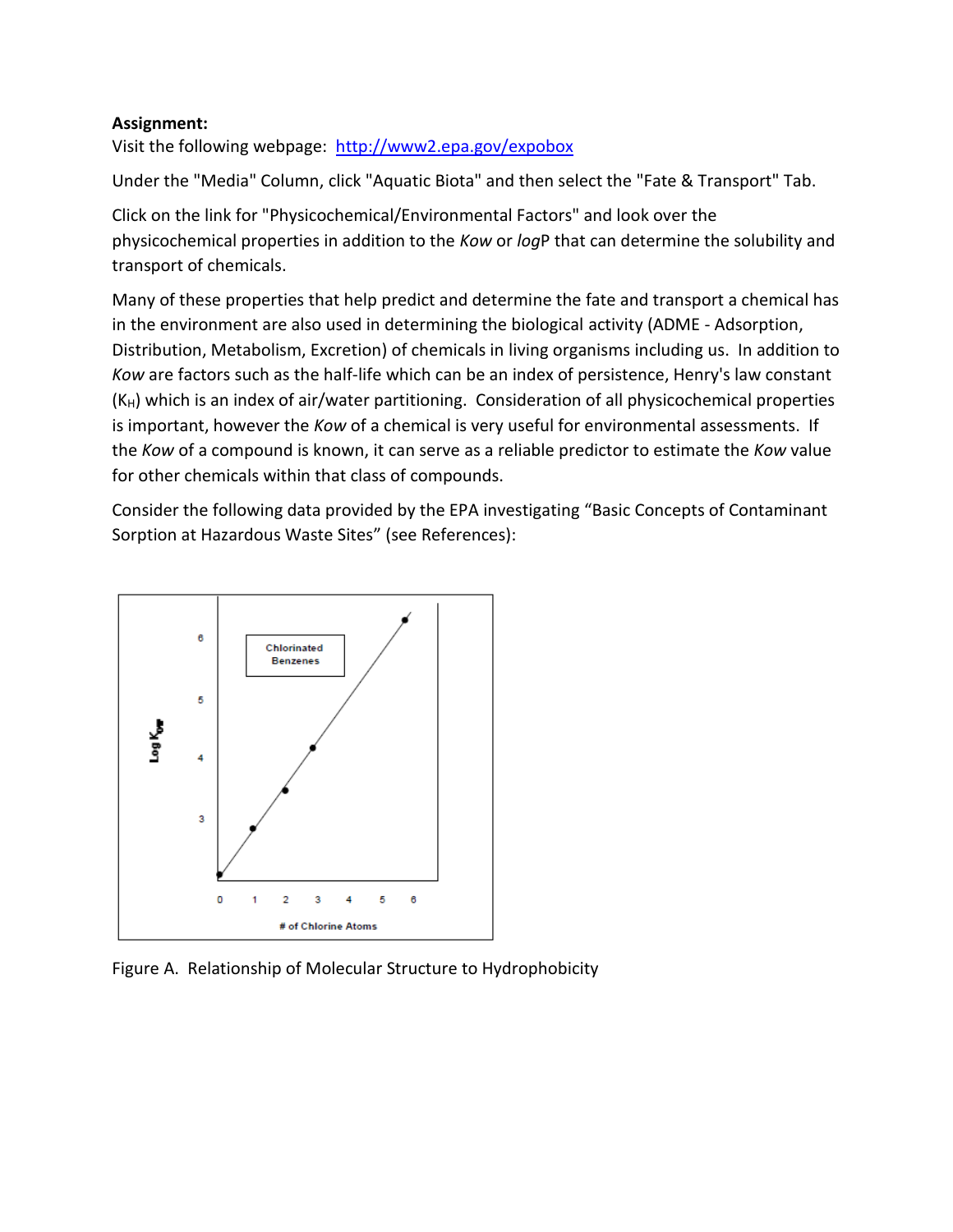

Figure B. Relationship of Molecular Structure to *Kow*

In these two examples, the *Kow* can be reliably predicted from the molecular structures. In the first graph it is correlated with the number of chlorine atoms, while in the second it is correlated with the number aromatic rings associated with the chemical. Now let us consider these concepts looking at some examples of a chemical class called Polychlorinated biphenyl's (PCB's) that were manufactured and used mainly as flame-retardant lubricants in the U.S. until they were banned by Congress in 1979.

Visit <https://pubchem.ncbi.nlm.nih.gov/search/> and perform a search on each of the six chemicals to determine their respective K*ow*. How would you rank these chemicals from lowest to highest *Kow*?